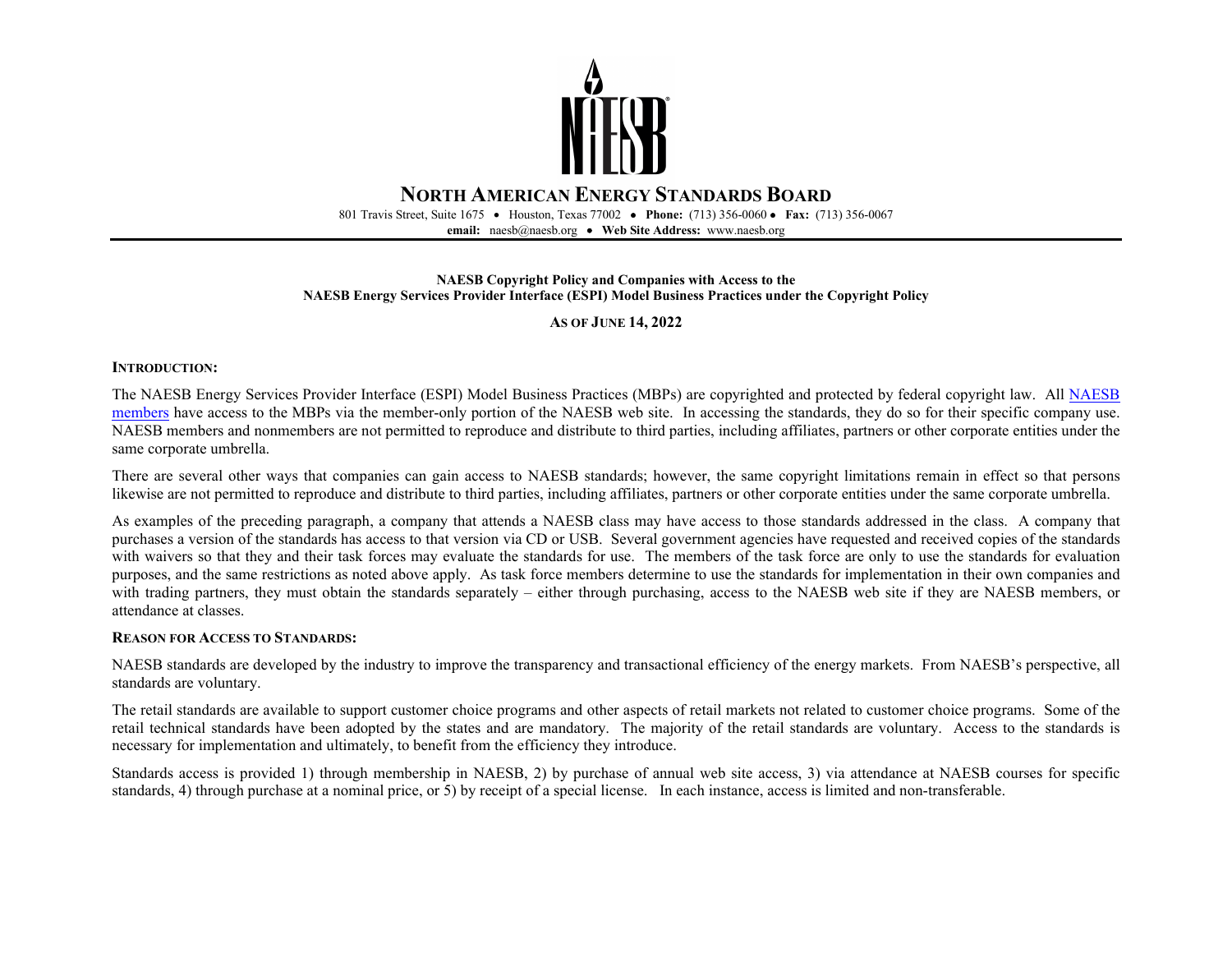

1415 Louisiana Street, Suite 3460 • Houston, Texas 77002• **Phone:** (713) 356-0060 • **Fax:** (713) 356-0067

**email:** naesb@naesb.org • **Web Site Address:** www.naesb.org

June 14, 2022 NAESB Copyright Policy and Companies with Access to NAESB Energy Services Provider Interface (ESPI) Model Business Practices Under the Copyright Policy Page 2 of 19

#### **WARRANTY DISCLAIMER AND COPYRIGHT WARNING:**

Below is the warranty disclaimer and copyright warning for the most recent versions of the NAESB Retail Model Business Practices.

#### Retail Gas and Electric Version 3.3 Model Business Practice *(Published January 30, 2020)*:

*The North American Energy Standards Board ("NAESB") disclaims and excludes, and any user of the NAESB standard acknowledges and agrees to NAESB's disclaimer of, any and all warranties, conditions or representations, express or implied, oral or written, with respect to the standard or any part thereof, including any and all implied warranties or conditions of title, non-infringement, merchantability, or fitness or suitability for any particular purpose (whether or not NAESB knows, has reason to know, has been advised, or is otherwise in fact aware of any such purpose), whether alleged to arise by law, by reason of custom or usage in the trade, or by course of dealing. Each user of the standard also agrees that under no circumstances will NAESB be liable for any special, indirect, incidental, exemplary, punitive or consequential damages arising out of any use of, or errors or omissions in, the standard.* 

The NAESB Retail Gas Quadrant ("RGQ") and Retail Electric Quadrant ("REQ") Model Business Practices related to:

- the Master List of Defined Business Terms,
- Market Participant Interactions, Creditworthiness,
- Billing and Payments for Competitive Energy Markets,
- Dispute Resolution,
- Quadrant-Specific Electronic Delivery Mechanisms,
- Contracts,
- Internet Electronic Transport,
- Retail Customer Information,
- Retail Customer Billing and Payment Notification via Uniform Electronic Transactions,
- Retail Customer Enrollment, Drop and Account Information Change,
- Retail Customer Enrollment, Drop, and Account Information Change Using a Registration Agent,
- Inquiries.
- Measurement and Verification (M&V) of Demand Response Programs,
- Service Request, Disconnection and Reconnection in the Registration Agent Model,
- Specifications for Common Electricity Product and Pricing Definition,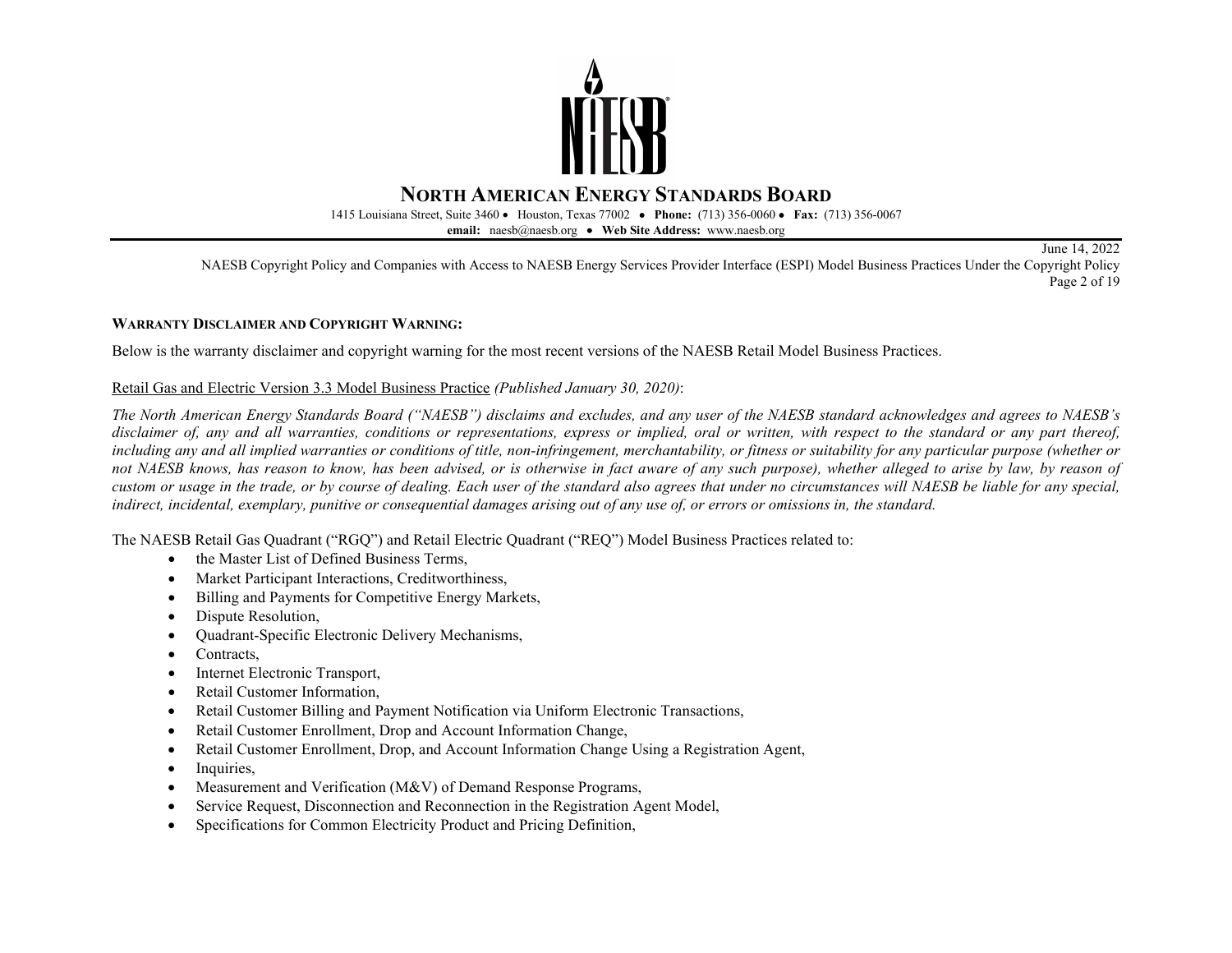

1415 Louisiana Street, Suite 3460 • Houston, Texas 77002• **Phone:** (713) 356-0060 • **Fax:** (713) 356-0067

**email:** naesb@naesb.org • **Web Site Address:** www.naesb.org

NAESB Copyright Policy and Companies with Access to NAESB Energy Services Provider Interface (ESPI) Model Business Practices Under the Copyright Policy Page 3 of 19

June 14, 2022

• Specifications for Common Schedule Communication Mechanism for Energy Transactions,

- Specifications for Retail Standard Demand Response Signals,
- Retail Customer Energy Usage Information Communication,
- Measurement & Verification (M&V) of Energy Efficiency Programs,
- Smart Grid Standards Data Elements Table,
- Energy Services Provider Interface (ESPI),
- Third Party Access to Smart Meter-based Information,
- Supplier Marketing Practices,
- Enrollment, Drop, and Account Information Change in Demand Response Programs,
- Supplier Certification,
- Open Field Message Bus (OpenFMB)
- Enrollment, Drop, and Account Information Change for Demand Response Programs in a Registration Agent Marketplace
- Self-Deployment of a Demand Response Program by a Demand Response Service Provider in the Registration Agent Model

and any amendments or errata thereto, are protected by NAESB's federal copyright 2005-2019. NAESB hereby grants the authorized users who are NAESB members in good standing permission to reproduce material therein for internal reference and use and not for use by any unauthorized third parties. Reproduction in any other form, or for any other purpose, is forbidden without express permission of NAESB. Copies are available for purchase from NAESB. This non-exclusive limited license is non-transferable and may be revoked without notice upon violation of the terms contained herein or any applicable law or regulation. Each user grants NAESB the right to audit its use to assure compliance with these terms.

#### **NAESB COPYRIGHT POLICY:**

*All NAESB Standards are protected under United States Copyright laws. The same copyright protection applies to much of the other materials published by NAESB.*

*Members of NAESB and persons purchasing NAESB Standards are permitted to make reasonable use of these materials internally for certain limited purposes. However, they may not transfer them outside their own companies nor may they transfer them to affiliates or other third parties without written authorization from the NAESB office.*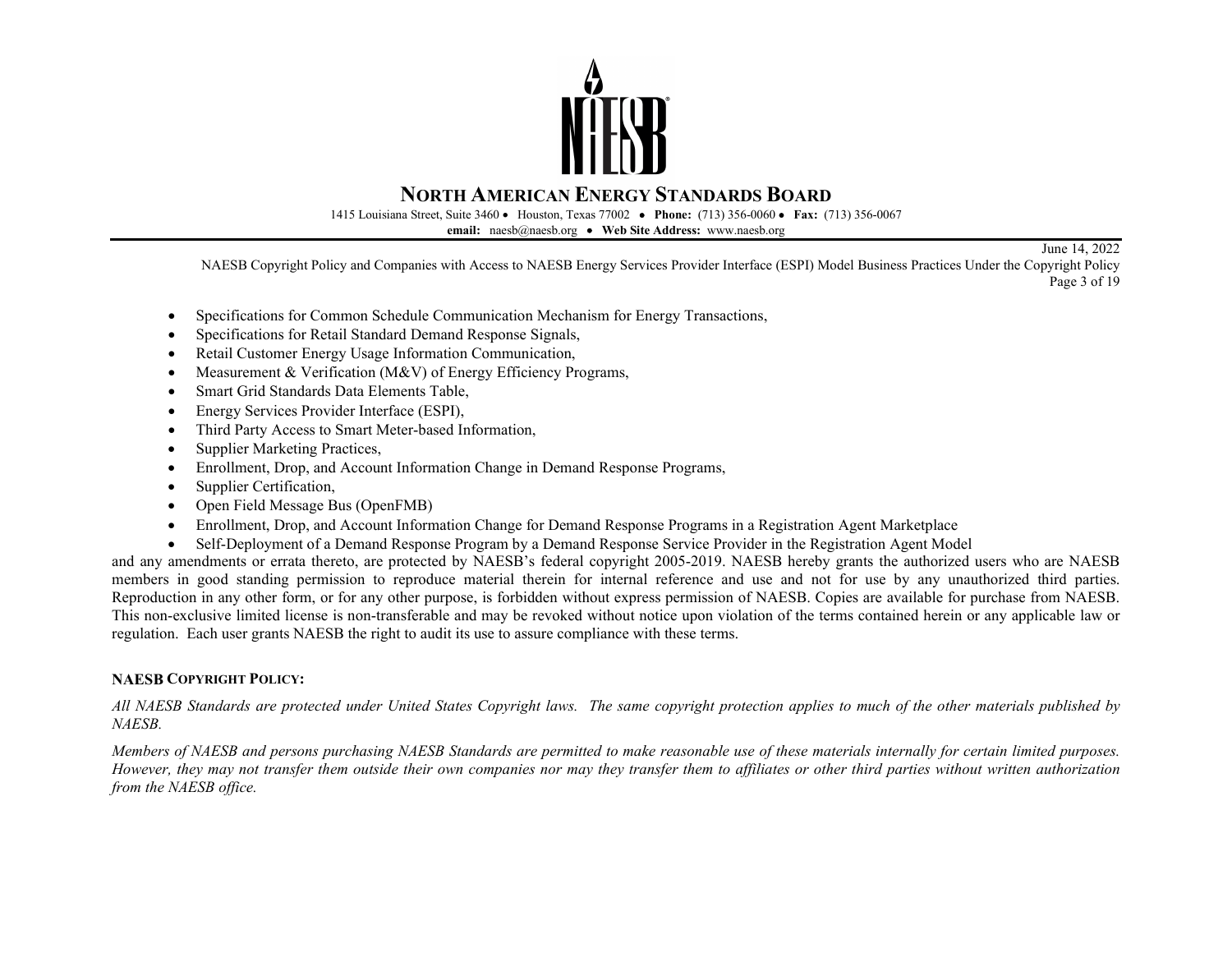

1415 Louisiana Street, Suite 3460 • Houston, Texas 77002• **Phone:** (713) 356-0060 • **Fax:** (713) 356-0067

**email:** naesb@naesb.org • **Web Site Address:** www.naesb.org

June 14, 2022

NAESB Copyright Policy and Companies with Access to NAESB Energy Services Provider Interface (ESPI) Model Business Practices Under the Copyright Policy Page 4 of 19

*Duplication of NAESB Standards is not only an infringement of NAESB's copyright but it increases the risk that the duplicated materials may not contain all of the Standards and the like, and may thus be incomplete. Persons in possession of incorrect, incomplete and outdated materials may be under the misconception that they are observing NAESB's Standards even when they are not. This serves no one and only undermines NAESB's purpose to present Standards to support the marketplace. Copyright infringement also undermines NAESB's ability to maintain the economic integrity its members expect so that it may continue its work in the future.*

*Members and purchasers of NAESB Standards and other NAESB copyrighted materials are cautioned to review their policies regarding use and distribution of our materials to assure that they are not intentionally or inadvertently infringing NAESB's copyright and coming into conflict with federal law.*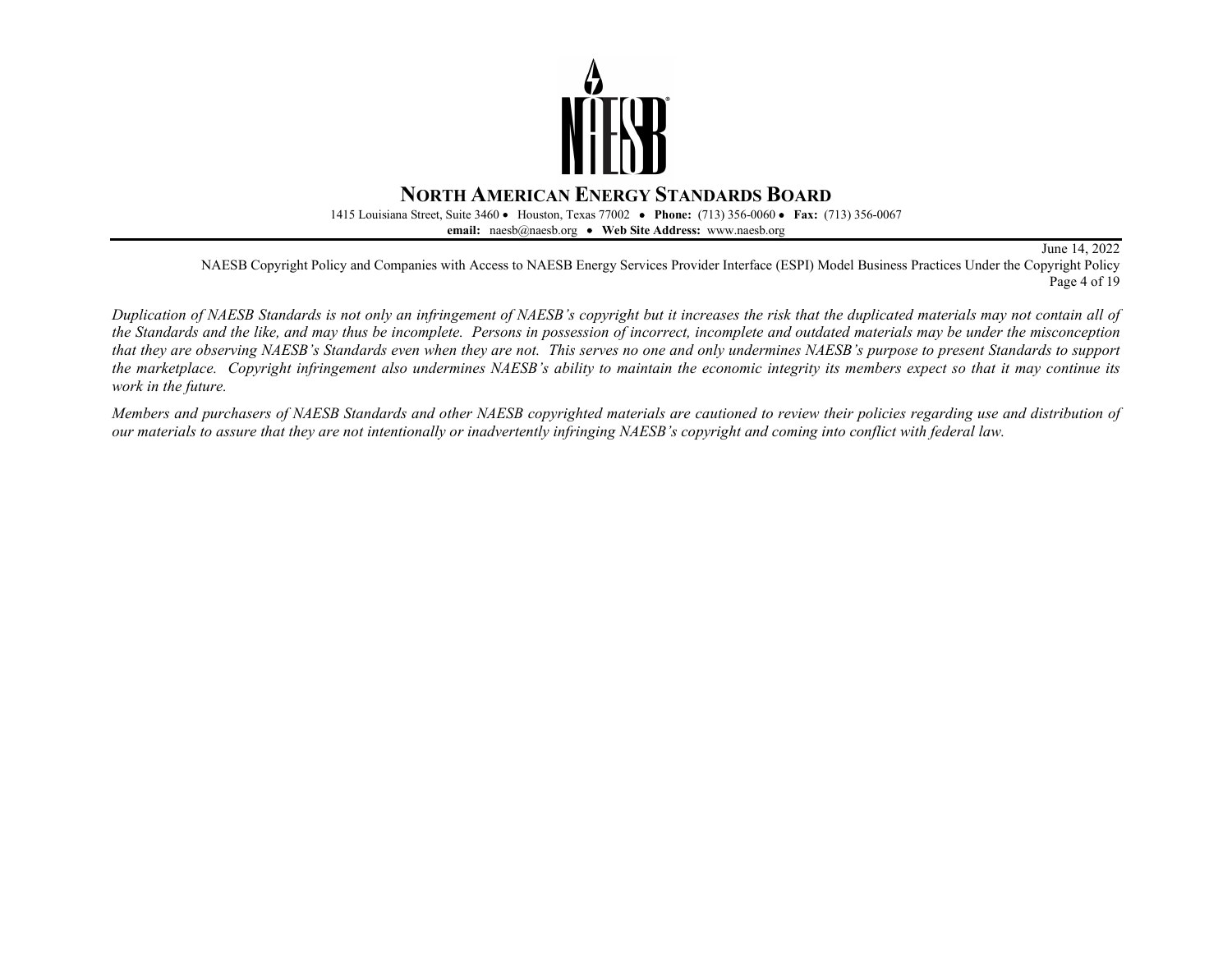

1415 Louisiana Street, Suite 3460 • Houston, Texas 77002• **Phone:** (713) 356-0060 • **Fax:** (713) 356-0067

**email:** naesb@naesb.org • **Web Site Address:** www.naesb.org

June 14, 2022

NAESB Copyright Policy and Companies with Access to NAESB Energy Services Provider Interface (ESPI) Model Business Practices Under the Copyright Policy Page 5 of 19

| Company                               | Representative   | Purchase     | Retail<br>Version(s) | Standard<br>Description | <b>Effective Date</b> |
|---------------------------------------|------------------|--------------|----------------------|-------------------------|-----------------------|
| Frontier Associates LLC               | Russell, Ron     | $\checkmark$ | 2.1                  | REQ.21 ESPI             | 2/5/2014              |
| Pacific Northwest National Laboratory | Breneman, Gail   | $\checkmark$ | 2.1                  | REQ.21 ESPI             | 2/12/2014             |
| People Power                          | Curtis, Stan     | $\checkmark$ | 2.1                  | REQ.21 ESPI             | 4/4/2014              |
| Open Commons                          | Curtis, Stan     | $\checkmark$ | 2.1                  | REQ.21 ESPI             | 4/4/2014              |
| Seeds Corp.                           | Akemi, Ichijo    | $\checkmark$ | 2.1                  | REQ.21 ESPI             | 5/16/2014             |
| Schneider Electric                    | Thompson, Greg   | $\checkmark$ | 2.1                  | REQ.21 ESPI             | 5/19/2014             |
| Wake Electric Membership Corp.        | Poole, Scott     | $\checkmark$ | 2.1                  | REQ.21 ESPI             | 6/4/2014              |
| Societe En Commandite Gaz Metro       | Paradis, Suzanne | $\checkmark$ | 2.1                  | Retail MBP              | 11/21/2014            |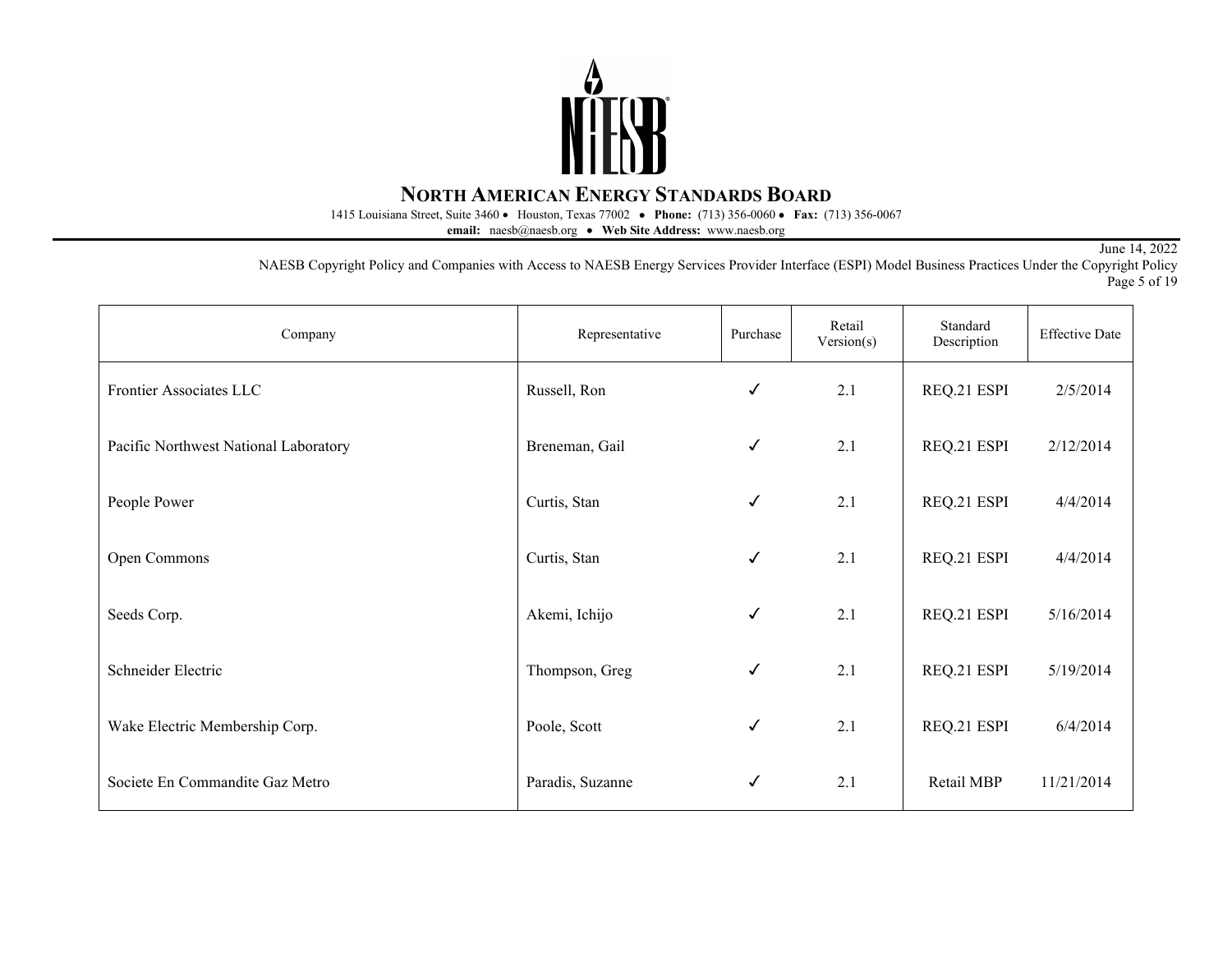

1415 Louisiana Street, Suite 3460 • Houston, Texas 77002• **Phone:** (713) 356-0060 • **Fax:** (713) 356-0067

**email:** naesb@naesb.org • **Web Site Address:** www.naesb.org

June 14, 2022

NAESB Copyright Policy and Companies with Access to NAESB Energy Services Provider Interface (ESPI) Model Business Practices Under the Copyright Policy Page 6 of 19

| Company                               | Representative  | Purchase     | Retail<br>Version(s) | Standard<br>Description | <b>Effective Date</b> |
|---------------------------------------|-----------------|--------------|----------------------|-------------------------|-----------------------|
| Environmental Protection Agency (EPA) | Vonneida, Bill  | ✓            | 2.1                  | REQ.21 ESPI             | 1/30/2015             |
| <b>Energy Profiles Limited</b>        | O'Connor, Conan | $\checkmark$ | 2.1                  | REQ.21 ESPI             | 2/13/2015             |
| GDF Suez Energy North America         | Brown, Mark     | ✓            | 3.0                  | REQ.21 ESPI             | 3/24/2015             |
| <b>Exelon Corporation</b>             | Walters, Bob    | $\checkmark$ | 3.0                  | REQ.21 ESPI             | 5/22/2015             |
| UL LLC                                | Bonfanti, Todd  | ✓            | 3.0                  | REQ.21 ESPI             | 6/28/2015             |
| <b>Union Gas Ltd</b>                  | Meyer, Anna     | $\checkmark$ | 3.0                  | REQ.21 ESPI             | 8/7/2015              |
| OFFIS - Institut für Informatik       | Gebben, Thomas  | $\checkmark$ | 3.0                  | REQ.21 ESPI             | 9/22/2015             |
| Green Button Alliance                 | Haaser, Barry   | ✓            | 3.0                  | REQ.21 ESPI             | 9/22/2015             |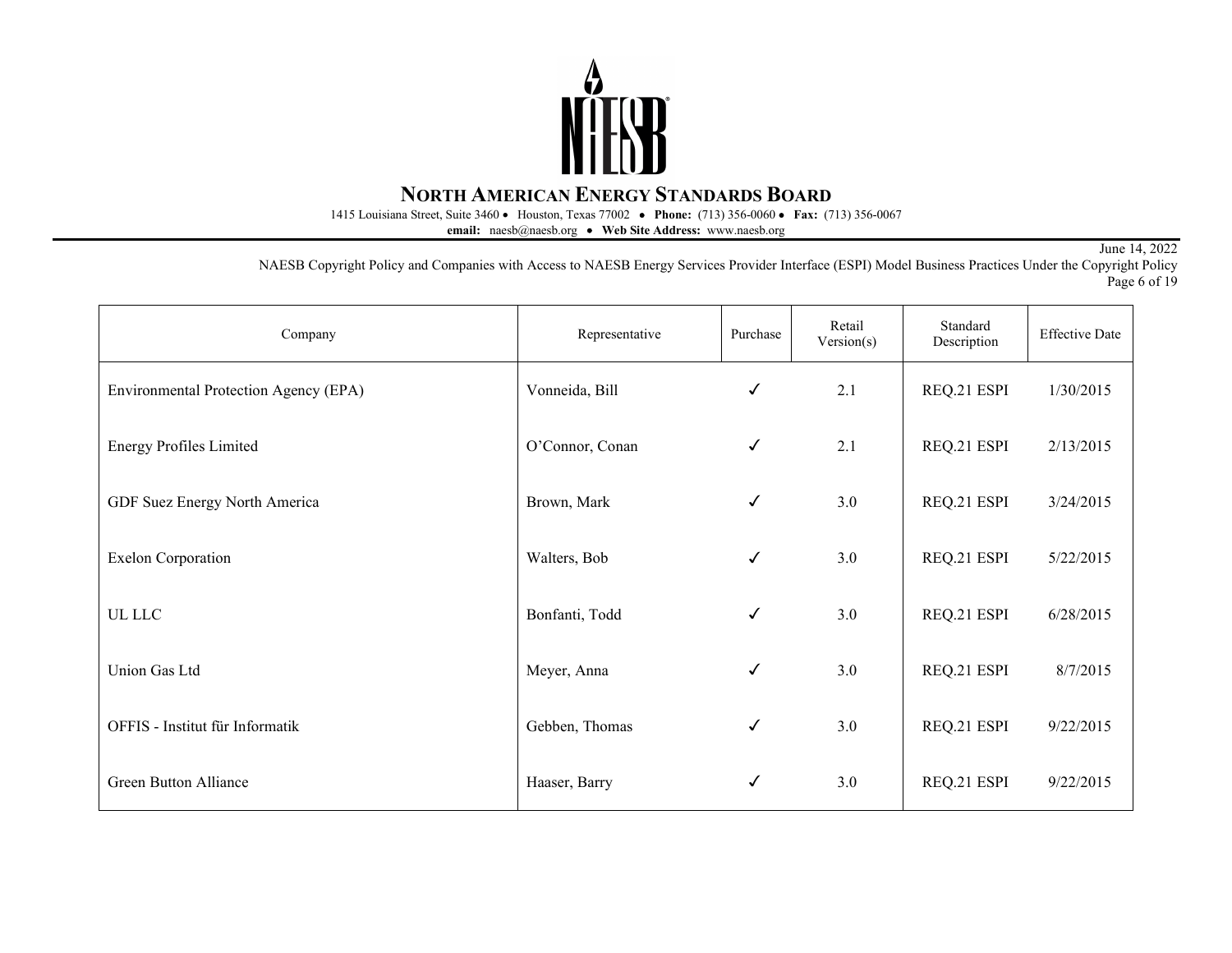

1415 Louisiana Street, Suite 3460 • Houston, Texas 77002• **Phone:** (713) 356-0060 • **Fax:** (713) 356-0067

**email:** naesb@naesb.org • **Web Site Address:** www.naesb.org

June 14, 2022

NAESB Copyright Policy and Companies with Access to NAESB Energy Services Provider Interface (ESPI) Model Business Practices Under the Copyright Policy Page 7 of 19

| Company                                             | Representative    | Purchase     | Retail<br>Version(s) | Standard<br>Description | <b>Effective Date</b> |
|-----------------------------------------------------|-------------------|--------------|----------------------|-------------------------|-----------------------|
| Union Gas Limited                                   | Ceccacci, Paula   | ✓            | 3.0                  | REQ.21 ESPI             | 10/14/2015            |
| Beijing China Power Information Technology Co., Ltd | Liu, Yuxi         | $\checkmark$ | 3.0                  | REQ.21 ESPI             | 10/28/2015            |
| Enbridge Gas Distribution, Inc.                     | Tiu, Justin       | ✓            | 3.0                  | REQ.21 ESPI             | 11/4/2015             |
| APX Inc.                                            | Schlemmer, Carl   | $\checkmark$ | 3.0                  | REQ.21 ESPI             | 1/12/2016             |
| Stronghold Engineering, Inc.                        | Rabe, Kristi      | $\checkmark$ | 3.0                  | REQ.21 ESPI             | 1/14/2016             |
| Cogent Technology Group, Inc.                       | Pitt, Austin      | $\checkmark$ | 3.0                  | Retail MBP              | 1/15/2016             |
| <b>Austin Energy</b>                                | Jambor, Elizabeth | $\checkmark$ | 3.0                  | REQ.21 ESPI             | 2/12/2016             |
| Enel Distribuzione S.p.A. (Italy)                   | Fulvio, Spelta    | ✓            | 3.0                  | REQ.21 ESPI             | 2/15/2016             |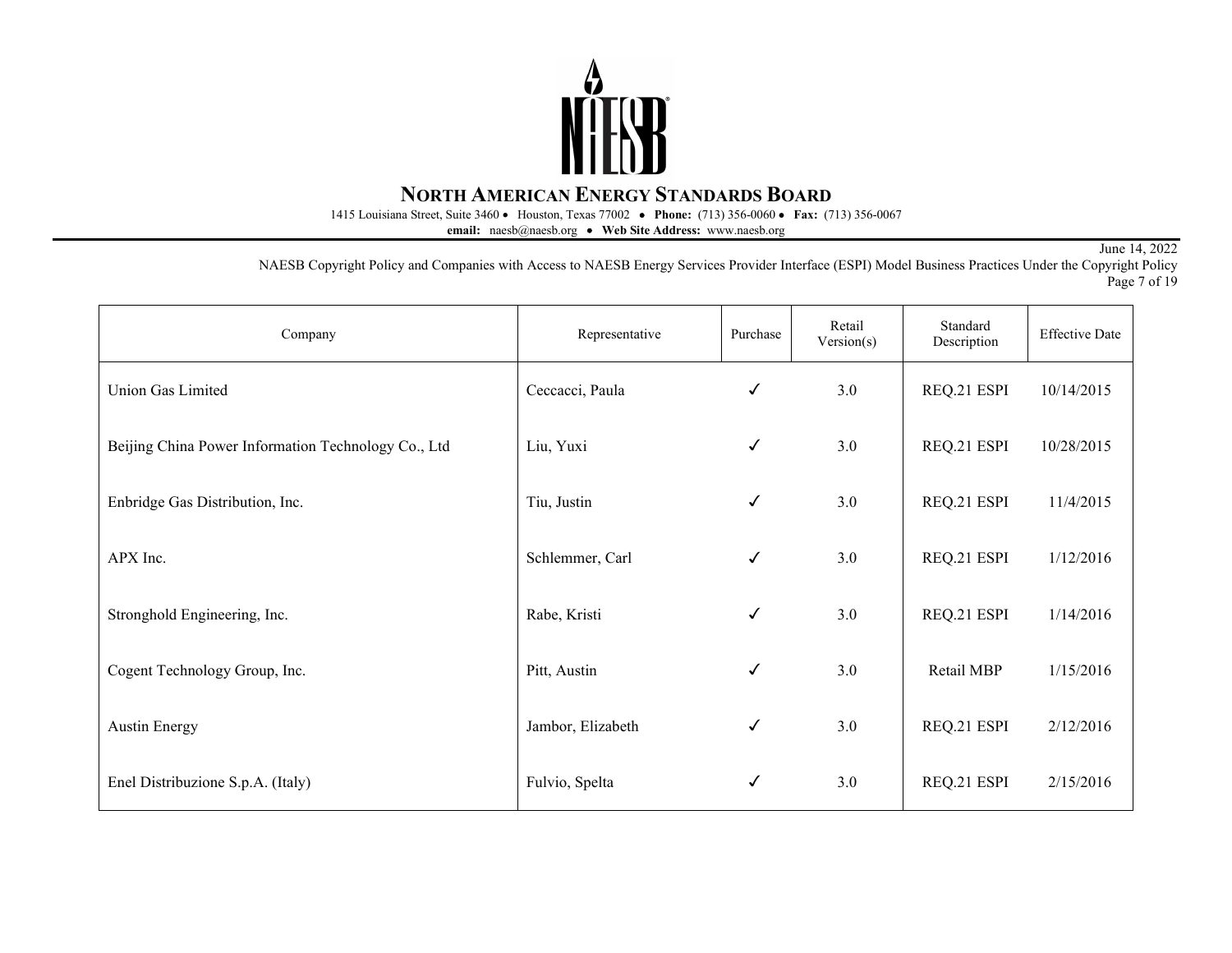

1415 Louisiana Street, Suite 3460 • Houston, Texas 77002• **Phone:** (713) 356-0060 • **Fax:** (713) 356-0067

**email:** naesb@naesb.org • **Web Site Address:** www.naesb.org

June 14, 2022

NAESB Copyright Policy and Companies with Access to NAESB Energy Services Provider Interface (ESPI) Model Business Practices Under the Copyright Policy Page 8 of 19

| Company                                                       | Representative     | Purchase     | Retail<br>Version(s) | Standard<br>Description | <b>Effective Date</b> |
|---------------------------------------------------------------|--------------------|--------------|----------------------|-------------------------|-----------------------|
| Ameren Illinois Company (Aclara Technology, LLC on behalf of) | Enyard Jr., Robert | $\checkmark$ | 3.0                  | REQ.21 ESPI             | 2/15/2016             |
| National Information Solutions Cooperative                    | Boettcher, Nate    | $\checkmark$ | 3.0                  | REQ.21 ESPI             | 3/30/2016             |
| KERI (Electricity Policy Research Center)                     | Shin, Dong-Joon    | $\checkmark$ | 3.2                  | REQ.21 ESPI             | 8/7/2017              |
| FirstFuel Software                                            | DeLoid, James      | $\checkmark$ | 3.2                  | REQ.21 ESPI             | 8/24/2017             |
| DLR Group                                                     | Talbot, Ben        | $\checkmark$ | 3.2                  | REQ.21 ESPI             | 11/9/2017             |
| UtilityAPI, Inc.                                              | Roesler, Daniel    | $\checkmark$ | 3.2                  | REQ.21 ESPI             | 10/14/2018            |
| <b>UNS Energy</b>                                             | Mohan, Annesh      | $\checkmark$ | 3.2                  | REQ.21 ESPI             | 3/13/2019             |
| Social Solar                                                  | Sanders, Donna     | $\checkmark$ | FA 4/8/19            | REQ.21 ESPI             | 5/6/2019              |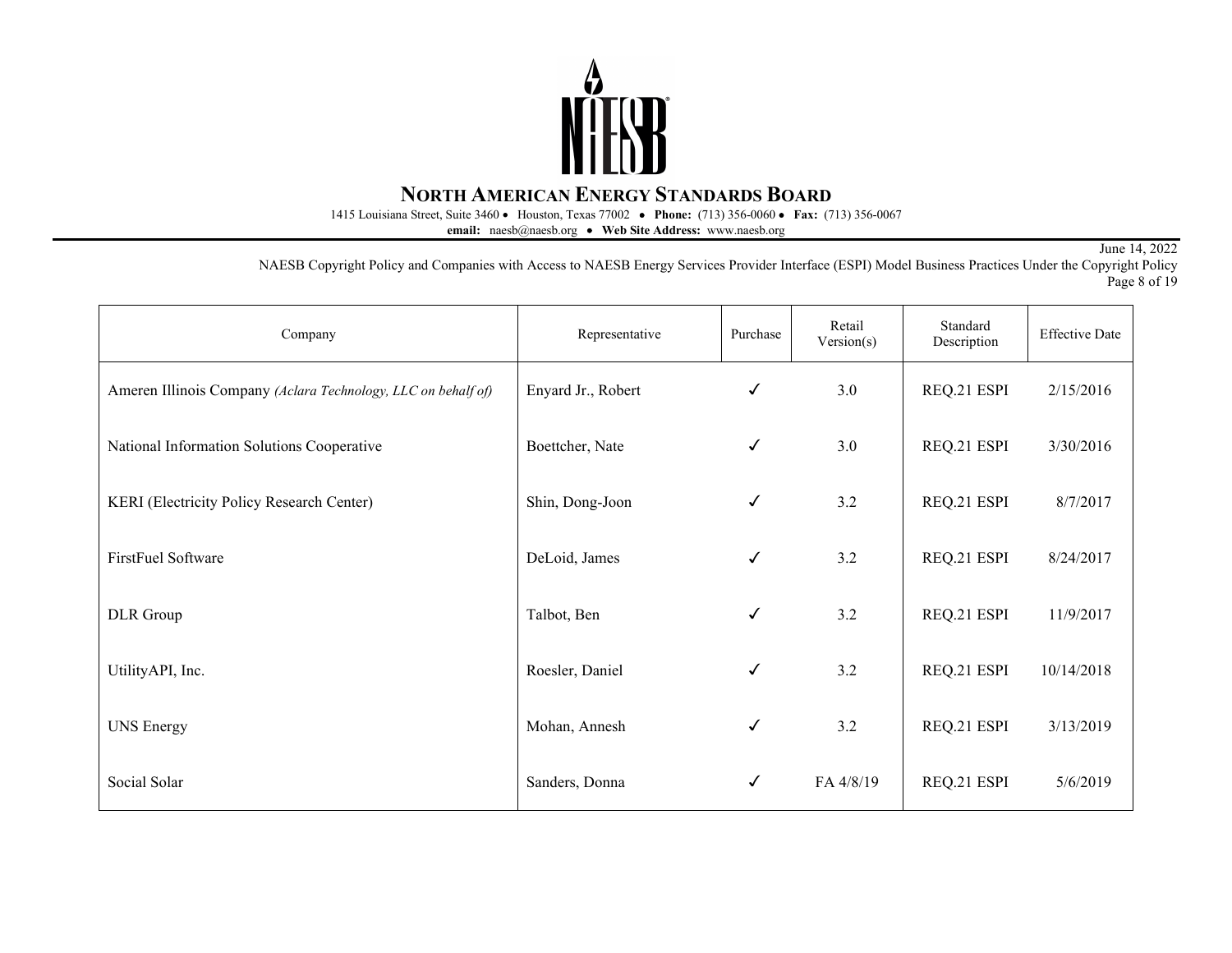

1415 Louisiana Street, Suite 3460 • Houston, Texas 77002• **Phone:** (713) 356-0060 • **Fax:** (713) 356-0067

**email:** naesb@naesb.org • **Web Site Address:** www.naesb.org

June 14, 2022

NAESB Copyright Policy and Companies with Access to NAESB Energy Services Provider Interface (ESPI) Model Business Practices Under the Copyright Policy Page 9 of 19

| Company                     | Representative       | Purchase     | Retail<br>Version(s)            | Standard<br>Description | <b>Effective Date</b> |
|-----------------------------|----------------------|--------------|---------------------------------|-------------------------|-----------------------|
| Houston Kemp Pty Ltd        | Kemp, Adrian         | ✓            | FA 4/8/19<br>MC19008            | REQ.21 ESPI             | 5/23/2019             |
| CLP Power Hong Kong Limited | Leung, Sin Yee       | √            | FA 4/8/19<br>MC19008            | REQ.21 ESPI             | 6/13/2019             |
| <b>ETRI</b>                 | Lee, Boram           | ✓            | FA 4/8/19<br>MC19008            | REQ.21 ESPI             | 7/10/2019             |
| EnerNex                     | Snyder, Aaron F.     | ✓            | FA 4/8/19<br>MC19008            | REQ.21 ESPI             | 8/15/2019             |
| Enbridge Gas Inc.           | Krishnamurthy, Vitha | ✓            | FA 4/8/19<br>MC19008            | REQ.21 ESPI             | 9/19/2019             |
| Silverblaze Solutions       | Mair, Dan            | $\checkmark$ | FA 4/8/19<br>MC19008            | REQ.21 ESPI             | 10/2/2019             |
| Southern California Edison  | Ro, Edwin            | ✓            | FA 4/8/19<br>MC19008<br>MC19013 | REQ.21 ESPI             | 10/9/2019             |
| Uplight                     | DeLoid, James        | ✓            | FA 4/8/19<br>MC19008<br>MC19013 | REQ.21 ESPI             | 10/25/2019            |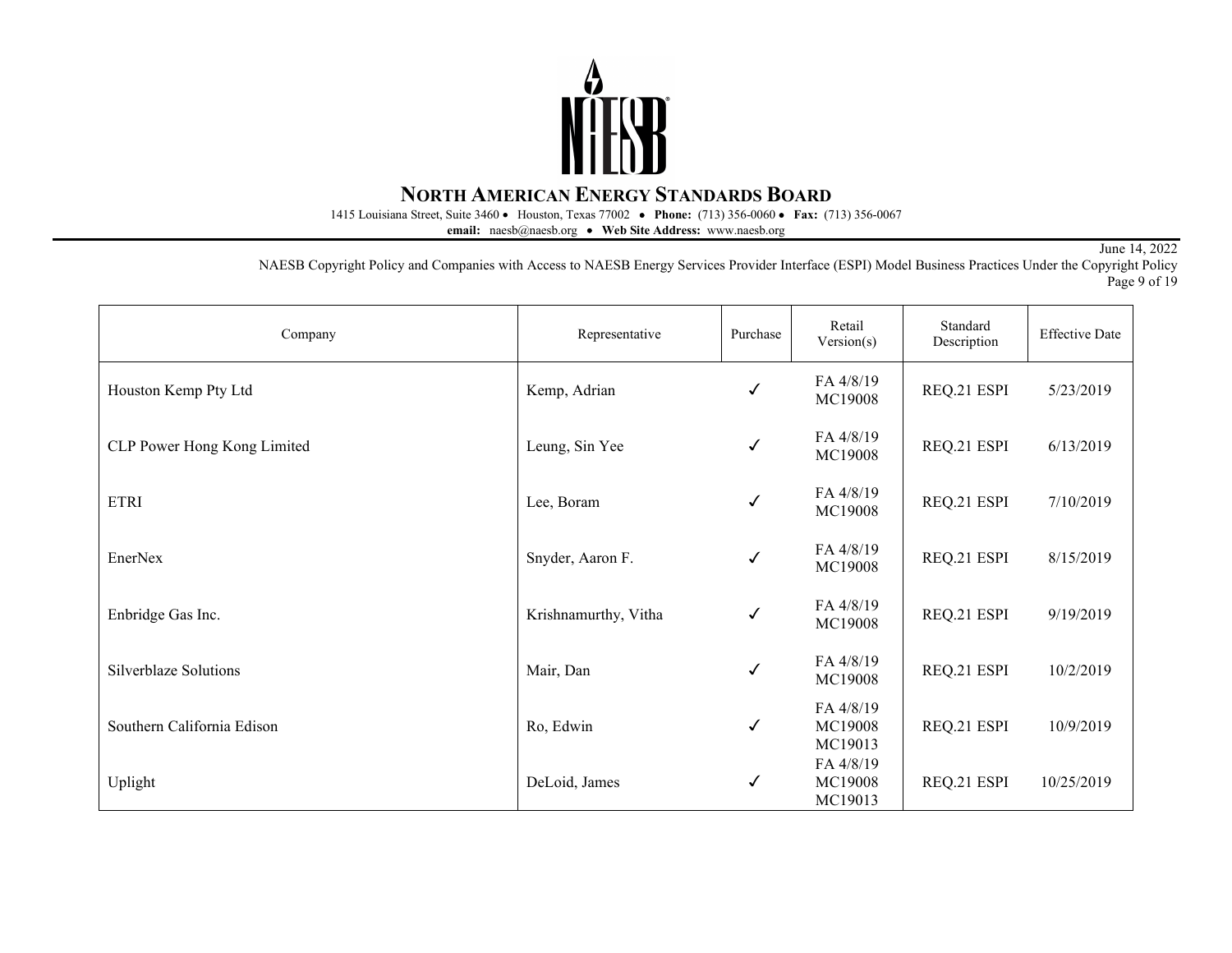

1415 Louisiana Street, Suite 3460 • Houston, Texas 77002• **Phone:** (713) 356-0060 • **Fax:** (713) 356-0067

**email:** naesb@naesb.org • **Web Site Address:** www.naesb.org

June 14, 2022

NAESB Copyright Policy and Companies with Access to NAESB Energy Services Provider Interface (ESPI) Model Business Practices Under the Copyright Policy Page 10 of 19

| Company                             | Representative  | Purchase     | Retail<br>Version(s)            | Standard<br>Description | <b>Effective Date</b> |
|-------------------------------------|-----------------|--------------|---------------------------------|-------------------------|-----------------------|
| Franklin Energy                     | Lin, Elly       | $\checkmark$ | FA 4/8/19<br>MC19008<br>MC19013 | REQ.21 ESPI             | 11/4/2019             |
| Korea Smart Grid Association (KSGA) | Ko, Youngkyu    | $\checkmark$ | FA 4/8/19<br>MC19008<br>MC19013 | REQ.21 ESPI             | 12/2/2019             |
| Oracle Opower                       | Robinson, Emily | √            | FA 4/8/19<br>MC19008<br>MC19013 | REQ.21 ESPI             | 1/10/2020             |
| SwytchX Inc.                        | Carson, Evan    | $\checkmark$ | FA 4/8/19<br>MC19008<br>MC19013 | REQ.21 ESPI             | 1/21/2020             |
| <b>KETI</b>                         | Ha, JH          | $\checkmark$ | 3.3                             | REQ.21 ESPI             | 5/26/2020             |
| OG&E                                | Jones, Ryan     | $\checkmark$ | 3.3                             | REQ.21 ESPI             | 5/29/2020             |
| Franklin Energy                     | Lin, Elly       | ✓            | 3.3                             | REQ.21 ESPI             | 6/1/2020              |
| Entegrus Powerlines Inc             | Symons, Gary    | ✓            | 3.3                             | REQ.21 ESPI             | 6/1/2020              |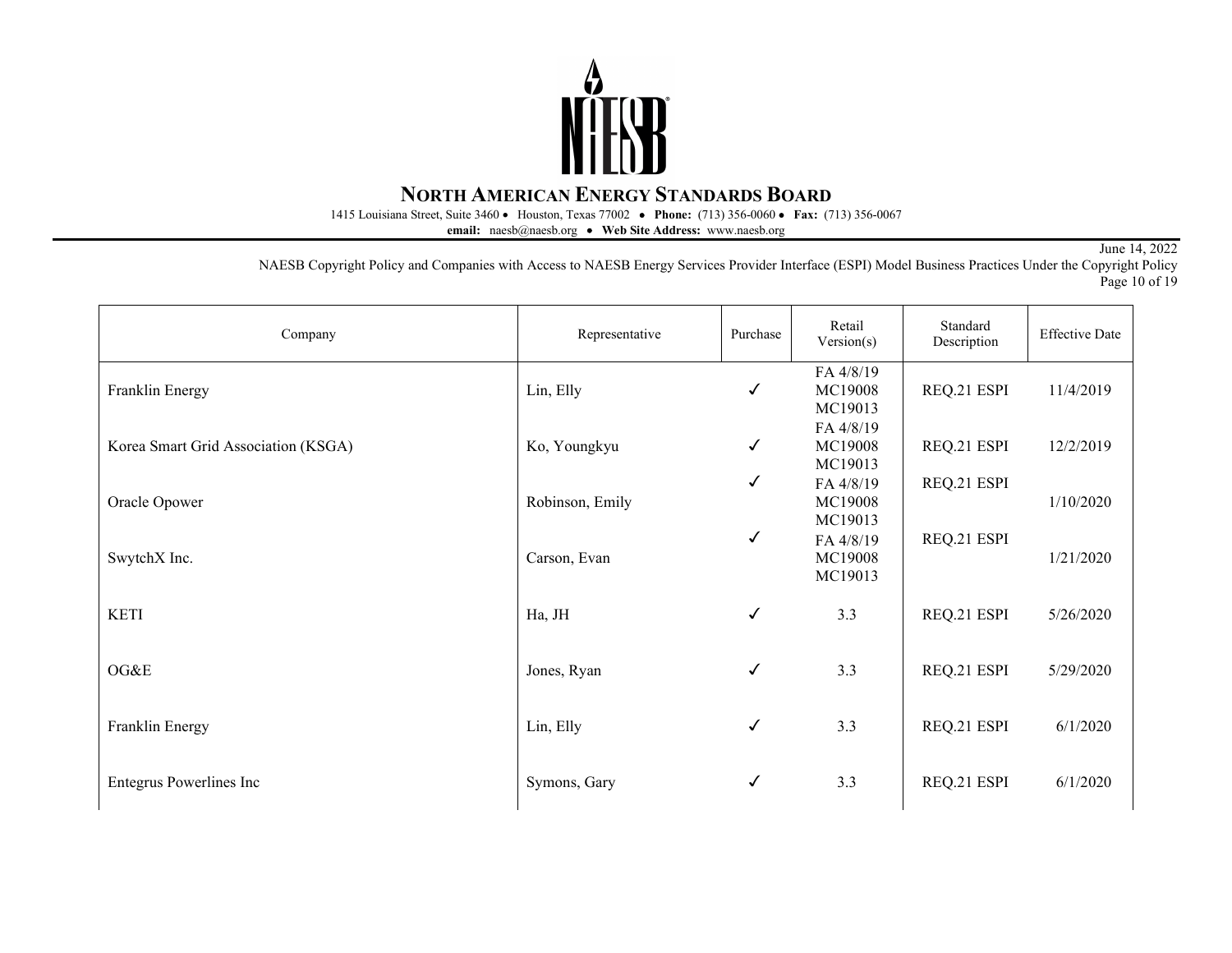

1415 Louisiana Street, Suite 3460 • Houston, Texas 77002• **Phone:** (713) 356-0060 • **Fax:** (713) 356-0067

**email:** naesb@naesb.org • **Web Site Address:** www.naesb.org

June 14, 2022

NAESB Copyright Policy and Companies with Access to NAESB Energy Services Provider Interface (ESPI) Model Business Practices Under the Copyright Policy Page 11 of 19

| Company                                             | Representative              | Purchase     | Retail<br>Version(s) | Standard<br>Description | <b>Effective Date</b> |
|-----------------------------------------------------|-----------------------------|--------------|----------------------|-------------------------|-----------------------|
| Natural Resources Canada - CanmetENERGY in Varennes | Apablaza-Arancibia, Estefan | ✓            | 3.3                  | REQ.21 ESPI             | 7/8/2020              |
| Hansen Technologies                                 | Gowrinathan, Shiva          | $\checkmark$ | 3.3                  | REQ.21 EPSI             | 7/17/2020             |
| Accelerated Innovations                             | Ahonen, Keith               | $\checkmark$ | 3.3                  | REQ.21 ESPI             | 7/27/2020             |
| Brilliency                                          | Steinbrink, Laura           | ✓            | 3.3                  | REQ.21 ESPI             | 8/4/2020              |
| Bellawatt, Inc.                                     | Granovsky, Eugene           | $\checkmark$ | 3.3                  | REQ.21 ESPI             | 8/4/2020              |
| <b>LODON</b>                                        | Cordray, William            | ✓            | 3.3                  | REQ.21 ESPI             | 11/11/2020            |
| UtilityAPI, Inc.                                    | Roesler, Daniel             | ✓            | 3.3                  | REQ.21 ESPI             | 2/8/2021              |
| Ontario Energy Board                                | O'Riordan, Eamon            | ✓            | 3.3                  | REQ.21 ESPI             | 5/7/2021              |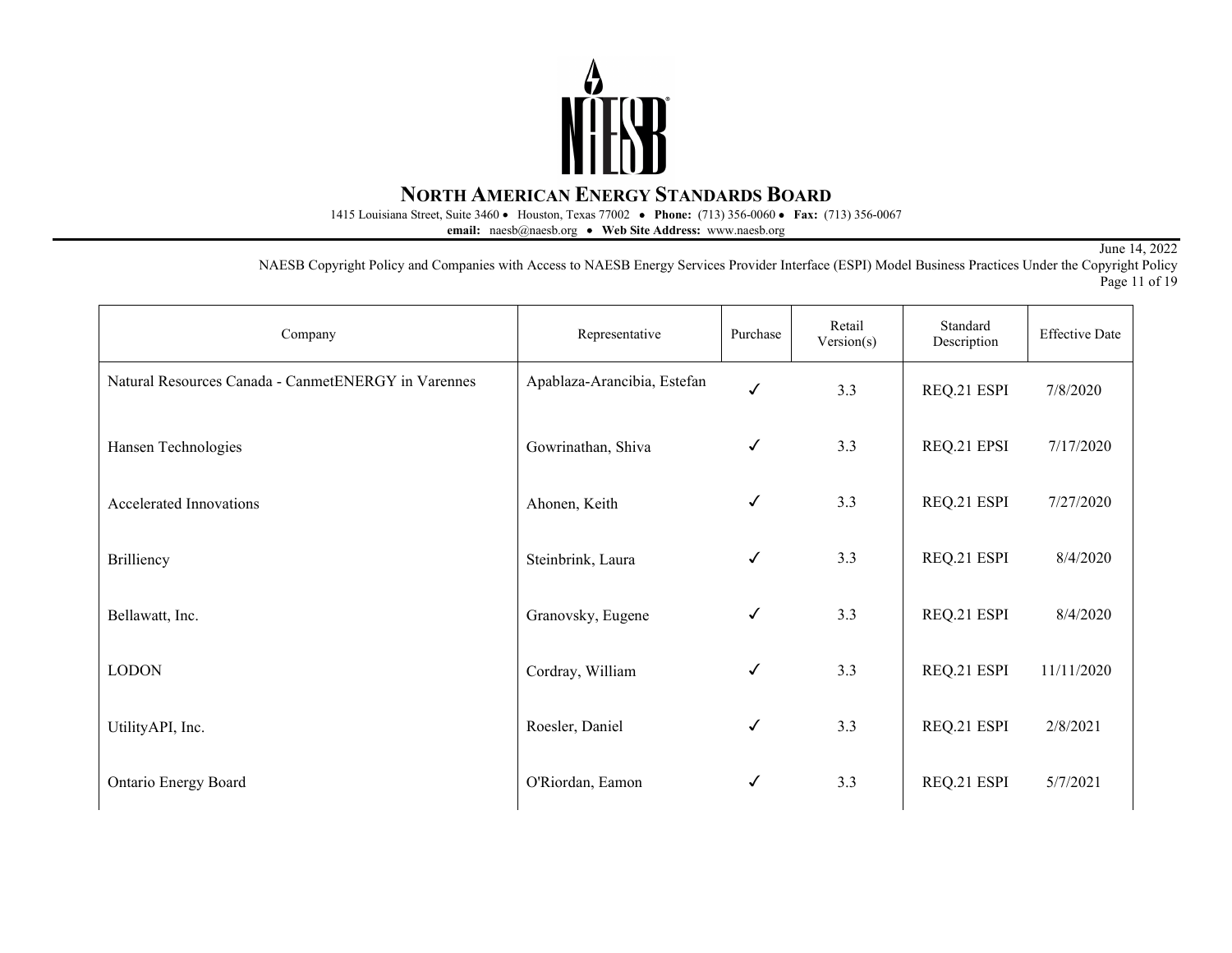

1415 Louisiana Street, Suite 3460 • Houston, Texas 77002• **Phone:** (713) 356-0060 • **Fax:** (713) 356-0067

**email:** naesb@naesb.org • **Web Site Address:** www.naesb.org

June 14, 2022

NAESB Copyright Policy and Companies with Access to NAESB Energy Services Provider Interface (ESPI) Model Business Practices Under the Copyright Policy Page 12 of 19

| Company                                                          | Representative  | Purchase     | Retail<br>Version(s) | Standard<br>Description | <b>Effective Date</b> |
|------------------------------------------------------------------|-----------------|--------------|----------------------|-------------------------|-----------------------|
| Pepco Holdings - Exelon Corp (Exelon Generation Company,<br>LLC) | North, Lindsay  | $\checkmark$ | 3.3                  | REQ.21 ESPI             | 5/21/2021             |
| Utilities Kingston                                               | Jones, Audrey   | $\checkmark$ | 3.3                  | REQ.21 ESPI             | 6/16/2021             |
| Envari Energy Solutions Inc.                                     | Mooney, Glenn   | $\checkmark$ | 3.3                  | REQ.21 ESPI             | 6/23/2021             |
| Savage Data Systems                                              | Savage, Ron     | $\checkmark$ | 3.3                  | REQ.21 ESPI             | 7/27/2021             |
| Screaming Power Inc                                              | Michor, Gary    | $\checkmark$ | 3.3                  | REQ.21 ESPI             | 7/28/2021             |
| Ampion                                                           | Gurule, Phil    | $\checkmark$ | 3.3                  | REQ.21 ESPI             | 8/2/2021              |
| NorthStar Utilities Solutions                                    | Ivanochko, Dawn | $\checkmark$ | 3.3                  | REQ.21 ESPI             | 10/1/2021             |
| Hydro One Networks                                               | Relich, Danny   | $\checkmark$ | 3.3                  | REQ.21 ESPI             | 10/5/2021             |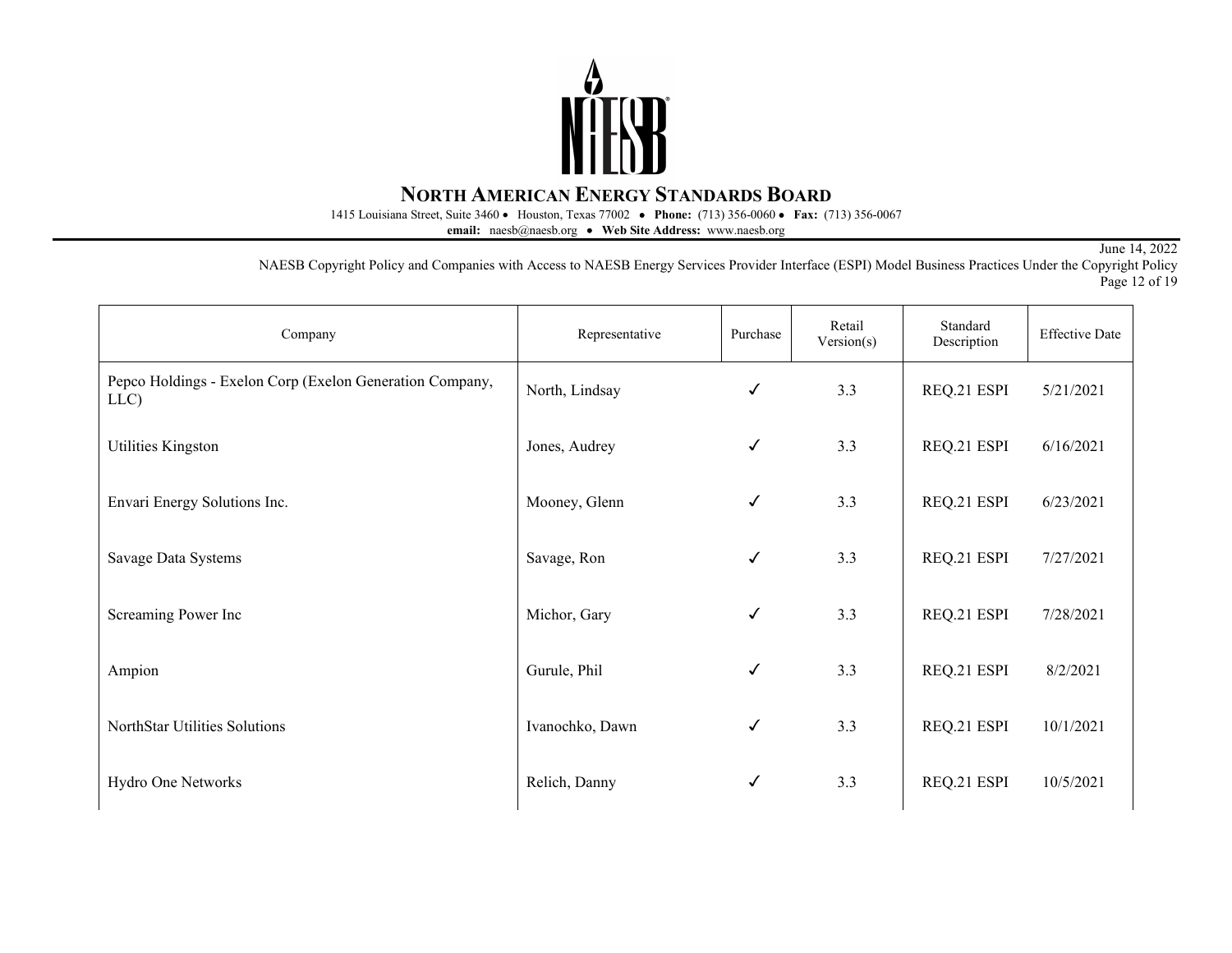

1415 Louisiana Street, Suite 3460 • Houston, Texas 77002• **Phone:** (713) 356-0060 • **Fax:** (713) 356-0067

**email:** naesb@naesb.org • **Web Site Address:** www.naesb.org

June 14, 2022

NAESB Copyright Policy and Companies with Access to NAESB Energy Services Provider Interface (ESPI) Model Business Practices Under the Copyright Policy Page 13 of 19

| Company                                              | Representative     | Purchase | Retail<br>Version(s) | Standard<br>Description | <b>Effective Date</b> |
|------------------------------------------------------|--------------------|----------|----------------------|-------------------------|-----------------------|
| Apple Inc                                            | Lam, Joelle        | ✓        | 3.3                  | REQ.21 ESPI             | 10/8/2021             |
| American Honda Motor Co                              | Zhang, Nathan      | ✓        | 3.3                  | REQ.21 ESPI             | 10/12/2021            |
| <b>Utilismart Corporation</b>                        | Karlicic, Miroslav | ✓        | 3.3                  | REQ.21 ESPI             | 10/14/2021            |
| London Hydro                                         | Beacock, Tom       | ✓        | 3.3                  | REQ.21 ESPI             | 10/19/2021            |
| Erth Corporation                                     | Tung, Jenny        | ✓        | 3.3                  | REQ.21 ESPI             | 10/20/2021            |
| Rodan Energy Solutions                               | Holowatsky, Yuli   | ✓        | 3.3                  | REQ.21 ESPI             | 10/25/2021            |
| Central Hudson Gas & Electric                        | Smith, Brian       | ✓        | 3.3                  | REQ.21 ESPI             | 11/5/2021             |
| RS Gesellschaft für Informationstechnik mbH & Co. KG | Yoloshyna, Tetiana | ✓        | 3.3                  | REQ.21 ESPI             | 11/8/2021             |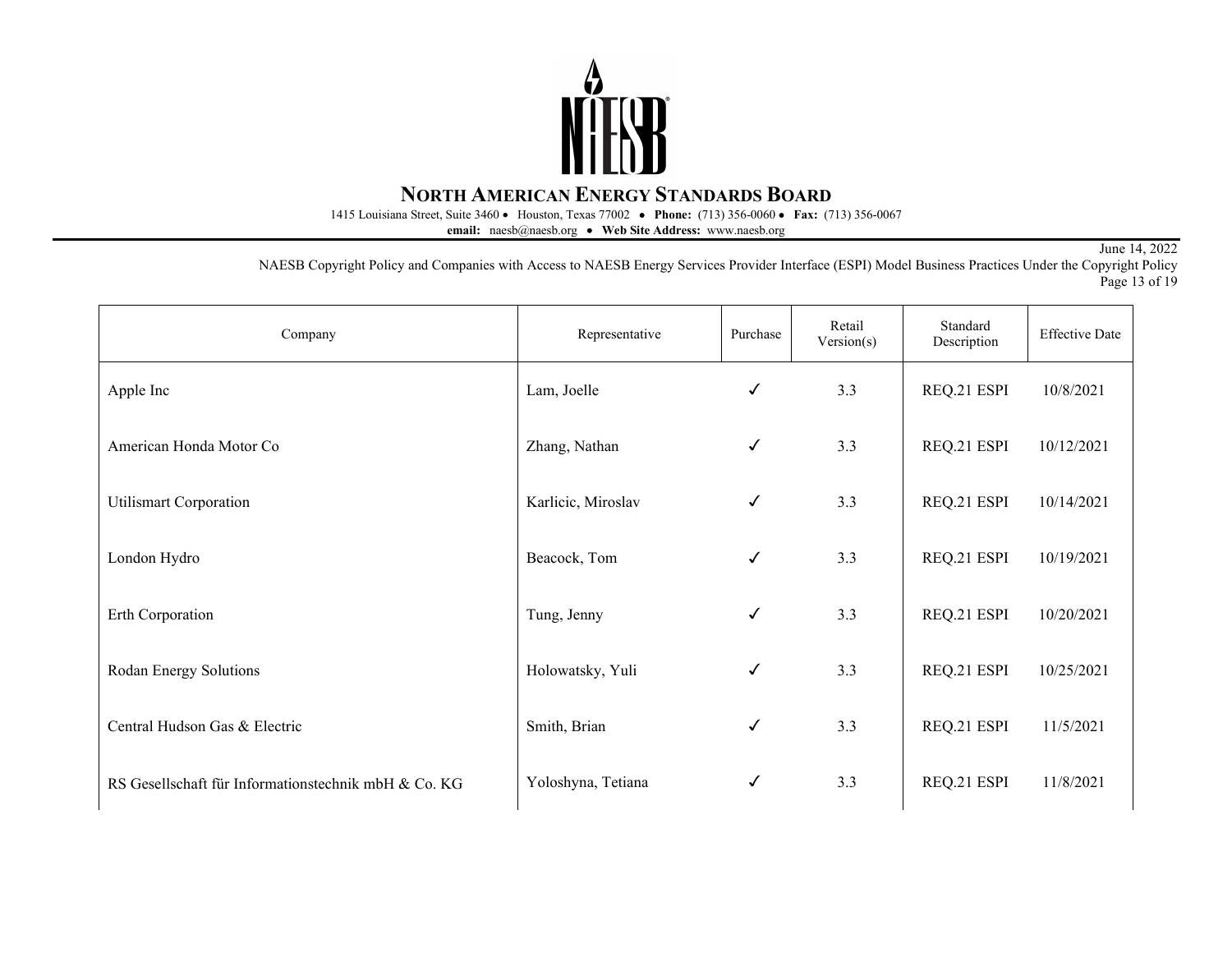

1415 Louisiana Street, Suite 3460 • Houston, Texas 77002• **Phone:** (713) 356-0060 • **Fax:** (713) 356-0067

**email:** naesb@naesb.org • **Web Site Address:** www.naesb.org

June 14, 2022

NAESB Copyright Policy and Companies with Access to NAESB Energy Services Provider Interface (ESPI) Model Business Practices Under the Copyright Policy Page 14 of 19

| Company                     | Representative   | Purchase     | Retail<br>Version(s) | Standard<br>Description      | <b>Effective Date</b> |
|-----------------------------|------------------|--------------|----------------------|------------------------------|-----------------------|
| Westario Power              | Lorentz, Bill    | $\checkmark$ | 3.3                  | REQ.21 ESPI                  | 11/23/2021            |
| Steptoe & Johnson LLC       | Jensen, John     | $\checkmark$ | 1.2                  | Retail M&V and<br><b>MBP</b> | 12/21/2021            |
| Steptoe & Johnson LLC       | Jensen, John     | $\checkmark$ | 2.1                  | Retail M&V and<br><b>MBP</b> | 12/21/2021            |
| Steptoe & Johnson LLC       | Jensen, John     | $\checkmark$ | 3.2                  | Retail M&V and<br><b>MBP</b> | 12/21/2021            |
| Enbridge Gas Inc            | Zochodne, Amanda | $\checkmark$ | 3.3                  | REQ.21 ESPI                  | 1/10/2022             |
| Silicon Valley Clean Energy | Roesler, Daniel  | $\checkmark$ | 3.3                  | REQ.21 ESPI                  | 1/13/2022             |
| Peninsula Clean Energy      | Roesler, Daniel  | $\checkmark$ | 3.3                  | REQ.21 ESPI                  | 1/13/2022             |
| Fort Collins Utilities      | Roesler, Daniel  | ✓            | 3.3                  | REQ.21 ESPI                  | 1/13/2022             |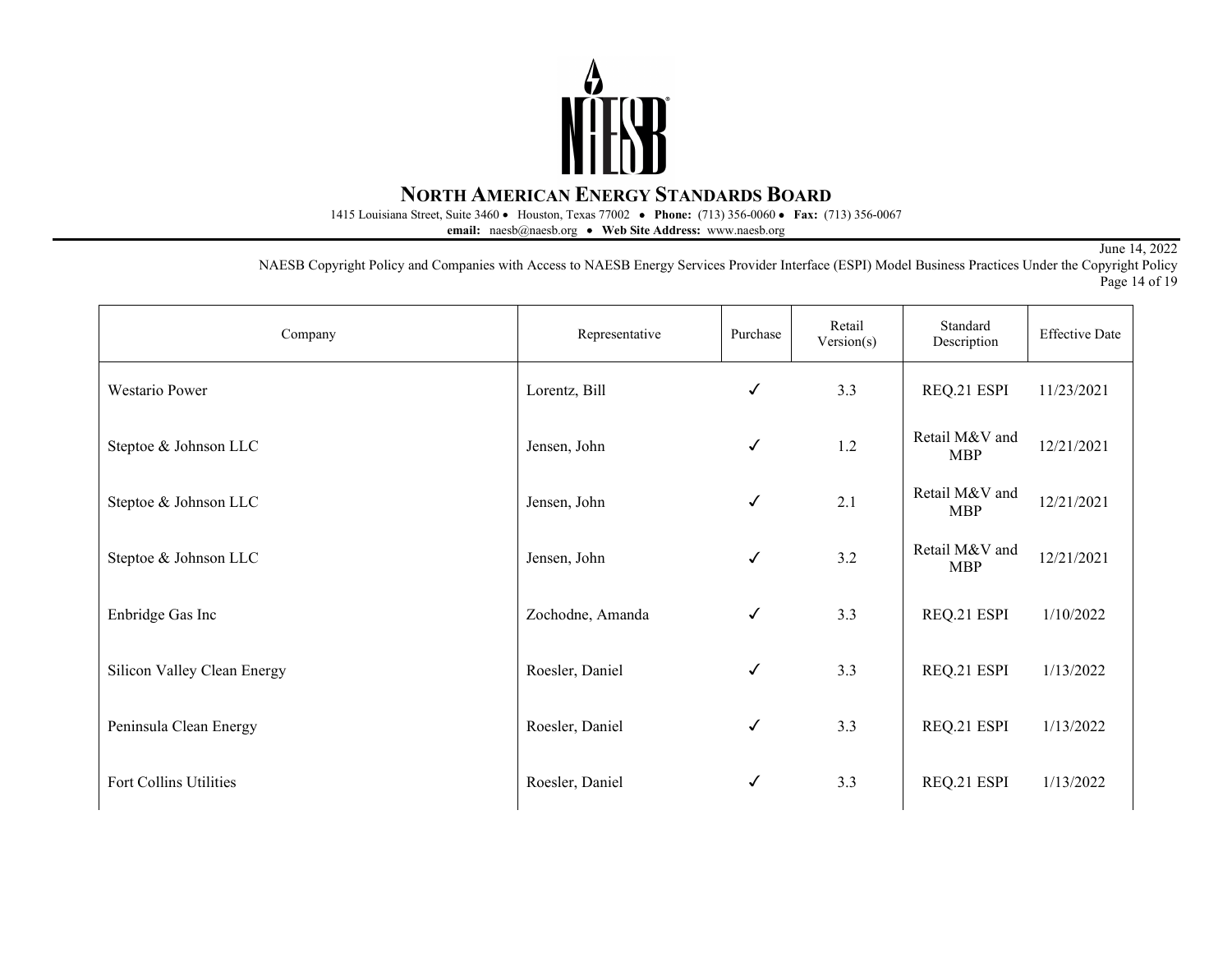

1415 Louisiana Street, Suite 3460 • Houston, Texas 77002• **Phone:** (713) 356-0060 • **Fax:** (713) 356-0067

**email:** naesb@naesb.org • **Web Site Address:** www.naesb.org

June 14, 2022

NAESB Copyright Policy and Companies with Access to NAESB Energy Services Provider Interface (ESPI) Model Business Practices Under the Copyright Policy Page 15 of 19

| Company                          | Representative  | Purchase     | Retail<br>Version(s) | Standard<br>Description | <b>Effective Date</b> |
|----------------------------------|-----------------|--------------|----------------------|-------------------------|-----------------------|
| National Grid GBC                | Roesler, Daniel | $\checkmark$ | 3.3                  | REQ.21 ESPI             | 1/13/2022             |
| <b>EPCOR</b>                     | Hammond, Mark   | $\checkmark$ | 3.3                  | REQ.21 ESPI             | 1/18/2022             |
| Erth Power                       | Pettit, Graig   | $\checkmark$ | 3.3                  | REQ.21 ESPI             | 1/24/2022             |
| <b>CHEC</b> Energy               | White, Steve    | $\checkmark$ | 3.3                  | REQ.21 ESPI             | 1/31/2022             |
| <b>Synergy North</b>             | Gaudette, Dan   | $\checkmark$ | 3.3                  | REQ.21 ESPI             | 2/9/2022              |
| Rideau St. Lawrence Distribution | Miller, Margot  | $\checkmark$ | 3.3                  | REQ.21 ESPI             | 2/4/2022              |
| Renfrew Hydro Inc                | Head, Steve     | $\checkmark$ | 3.3                  | REQ.21 ESPI             | 2/7/2022              |
| Hydro 2000                       | Wilkinson, Lise | $\checkmark$ | 3.3                  | REQ.21 ESPI             | 2/7/2022              |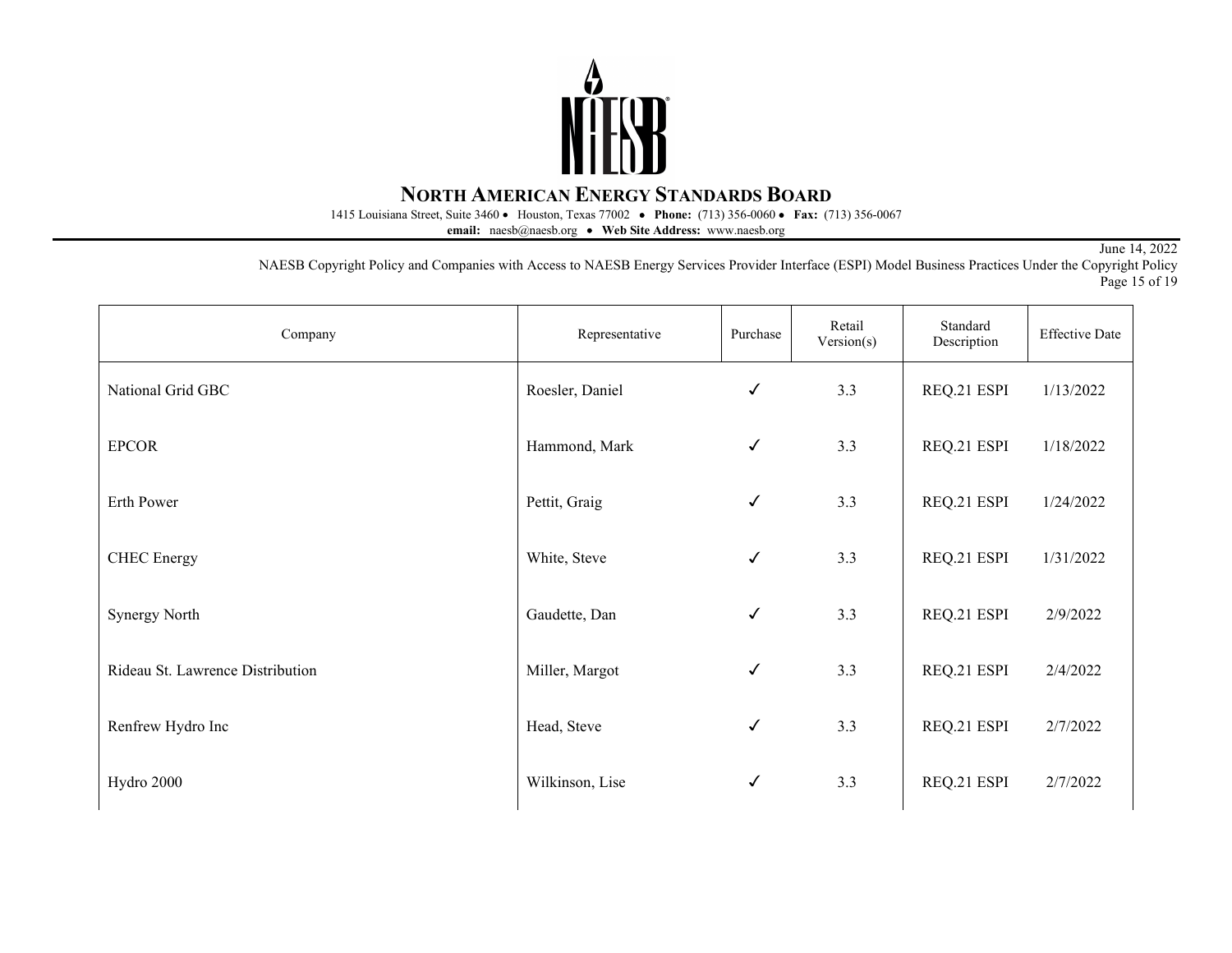

1415 Louisiana Street, Suite 3460 • Houston, Texas 77002• **Phone:** (713) 356-0060 • **Fax:** (713) 356-0067

**email:** naesb@naesb.org • **Web Site Address:** www.naesb.org

June 14, 2022

NAESB Copyright Policy and Companies with Access to NAESB Energy Services Provider Interface (ESPI) Model Business Practices Under the Copyright Policy Page 16 of 19

| Company                     | Representative   | Purchase     | Retail<br>Version(s) | Standard<br>Description | <b>Effective Date</b> |
|-----------------------------|------------------|--------------|----------------------|-------------------------|-----------------------|
| Chapleau Public Utilities   | Cyr, Jennifer    | $\checkmark$ | 3.3                  | REQ.21 ESPI             | 2/7/2022              |
| Kitchener-Wilmot Hydro Inc  | Vallee, Jennifer | $\checkmark$ | 3.3                  | REQ.21 ESPI             | 2/7/2022              |
| Orangeville Hydro Limited   | Brooks, Kim      | $\checkmark$ | 3.3                  | REQ.21 ESPI             | 2/8/2022              |
| Grimsby Power Incorporated  | LeSelva, Amy     | $\checkmark$ | 3.3                  | REQ.21 ESPI             | 2/8/2022              |
| Oshawa PUC Networks Inc     | Yackoub, Maged   | $\checkmark$ | 3.3                  | REQ.21 ESPI             | 2/14/2022             |
| <b>Enwin Utilities</b>      | Predote, Jeff    | $\checkmark$ | 3.3                  | REQ.21 ESPI             | 2/15/2022             |
| Centre Wellington Hydro Ltd | Lawler, Carrie   | $\checkmark$ | 3.3                  | REQ.21 ESPI             | 2/15/2022             |
| Alectra Utilities           | Augusto, Eddie   | $\checkmark$ | 3.3                  | REQ.21 ESPI             | 2/15/2022             |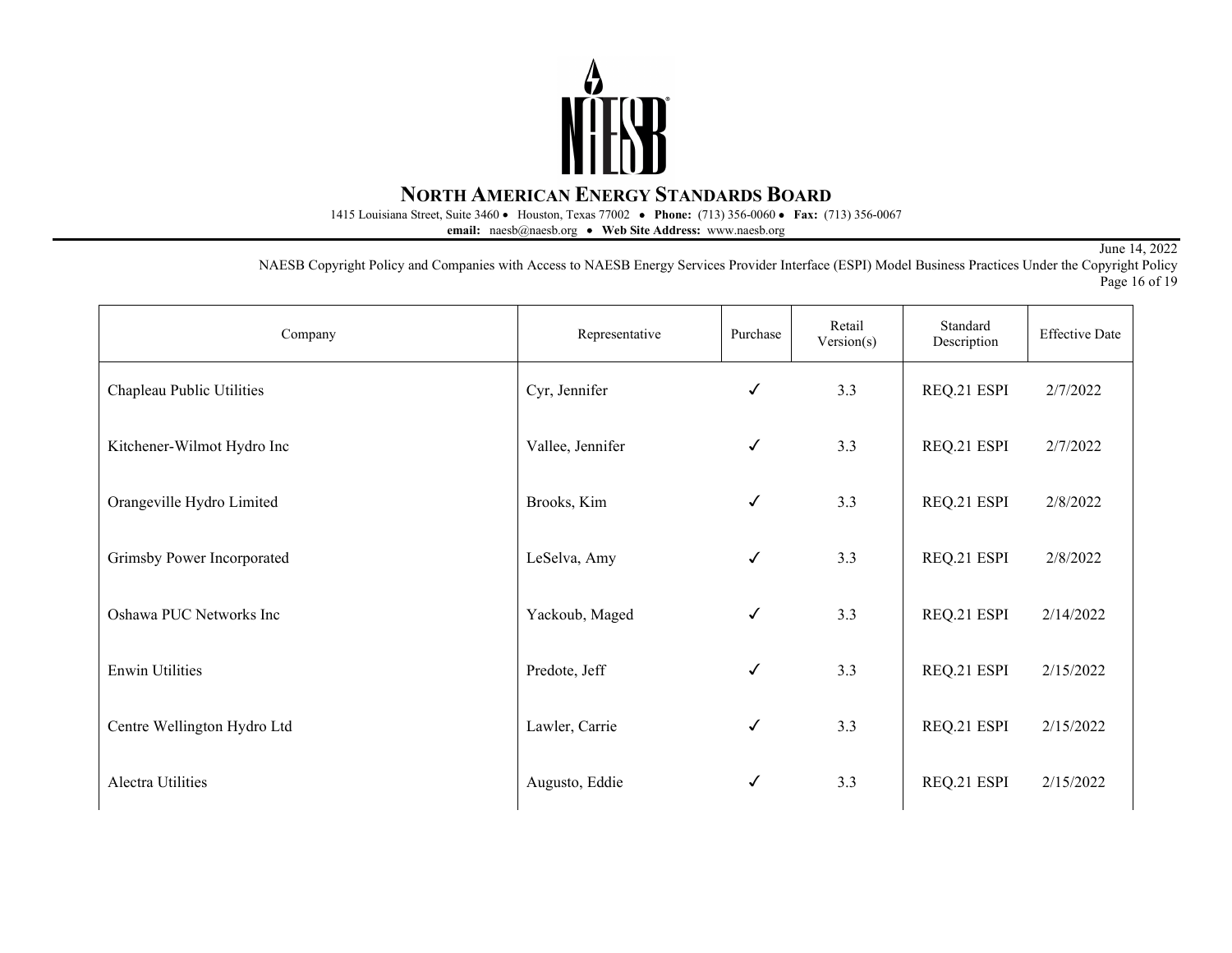

1415 Louisiana Street, Suite 3460 • Houston, Texas 77002• **Phone:** (713) 356-0060 • **Fax:** (713) 356-0067

**email:** naesb@naesb.org • **Web Site Address:** www.naesb.org

June 14, 2022

NAESB Copyright Policy and Companies with Access to NAESB Energy Services Provider Interface (ESPI) Model Business Practices Under the Copyright Policy Page 17 of 19

| Company                           | Representative      | Purchase     | Retail<br>Version(s) | Standard<br>Description | <b>Effective Date</b> |
|-----------------------------------|---------------------|--------------|----------------------|-------------------------|-----------------------|
| Kitchener Utilities               | Abu-Eseifan, Khaled | ✓            | 3.3                  | REQ.21 ESPI             | 2/22/2022             |
| Wasaga Distribution Inc           | Weiss, Brandon      | ✓            | 3.3                  | REQ.21 ESPI             | 2/22/2022             |
| Niagara on the Lake Hydro         | Mosher, Brodie      | ✓            | 3.3                  | REQ.21 ESPI             | 2/22/2022             |
| Cooperative Hydro Embrun Inc      | Larocque, Brigitte  | ✓            | 3.3                  | REQ.21 ESPI             | 2/25/2022             |
| General Acount Agent Organization | Brennon, Michael    | $\checkmark$ | 3.3                  | REQ.21 ESPI             | 2/25/2022             |
| <b>Lakeland Power Services</b>    | Shipston, Sharon    | $\checkmark$ | 3.3                  | REQ.21 ESPI             | 2/28/2022             |
| Hydro Ottawa Limited              | Fudge, Harold       | ✓            | 3.3                  | REQ.21 ESPI             | 3/2/2022              |
| Canadian Niagara Power            | Dimond, Matthew     | ✓            | 3.3                  | REQ.21 ESPI             | 3/9/2022              |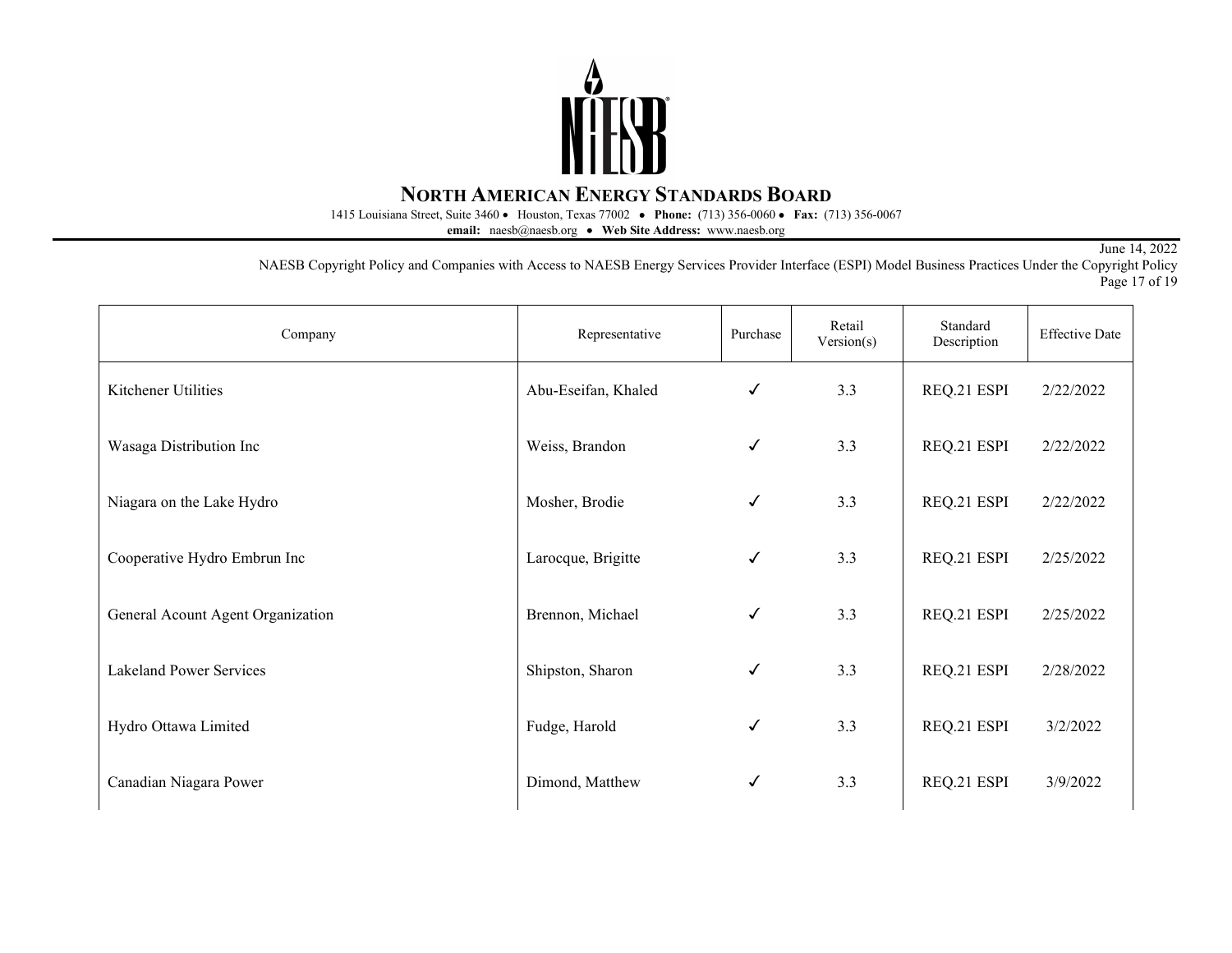

1415 Louisiana Street, Suite 3460 • Houston, Texas 77002• **Phone:** (713) 356-0060 • **Fax:** (713) 356-0067

**email:** naesb@naesb.org • **Web Site Address:** www.naesb.org

June 14, 2022

NAESB Copyright Policy and Companies with Access to NAESB Energy Services Provider Interface (ESPI) Model Business Practices Under the Copyright Policy Page 18 of 19

| Company                                      | Representative    | Purchase | Retail<br>Version(s) | Standard<br>Description | <b>Effective Date</b> |
|----------------------------------------------|-------------------|----------|----------------------|-------------------------|-----------------------|
| InnPower Corporation                         | Brown, Shannon    | ✓        | 3.3                  | REQ.21 ESPI             | 3/10/2022             |
| <b>EPCOR Electricity Disribution Ontario</b> | Hammond, Mark     | ✓        | 3.3                  | REQ.21 ESPI             | 03/23/2022            |
| Smart Energy Water                           | Champagne, Bob    | ✓        | 3.3                  | REQ.21 ESPI             | 03/25/2022            |
| PUC Services Inc.                            | McDermid, Mikaela | ✓        | 3.3                  | REQ.21 ESPI             | 03/31/2022            |
| <b>Bluewater Power Distribution Company</b>  | Broad, Keith      | ✓        | 3.3                  | REQ.21 ESPI             | 04/21/2022            |
| Toronto Hydro                                | Chen, Jimmy       | ✓        | 3.3                  | REQ.21 ESPI             | 04/21/2022            |
| Halton Hills Hydro                           | Bush, Kevin       | ✓        | 3.3                  | REQ.21 ESPI             | 04/28/2022            |
| Oakville Hydro Electricity Distribution Inc. | Augimeri, Enzo    | ✓        | 3.3                  | REQ.21 ESPI             | 06/01/2022            |